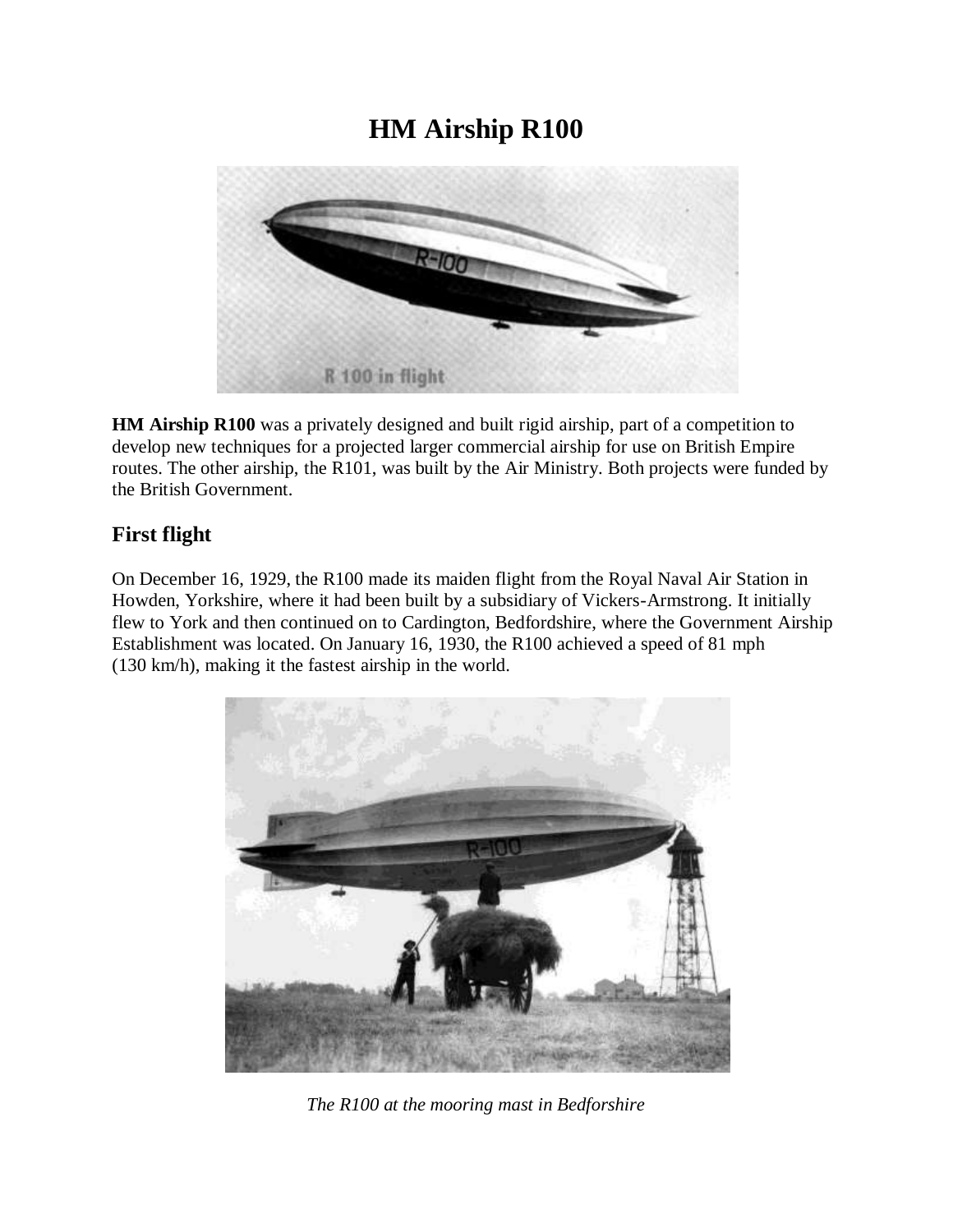## **Transatlantic Voyage to Canada**

Originally the R100's contract required a demonstration flight to India. However, the decision to use gasoline engines, rather than the diesel engines originally specified prompted a change in destination to Canada as it was reasoned that a gasoline-powered flight to the tropics was deemed to be too dangerous.

Once the R100 was formally handed over to the Air Ministry, a number of modifications were made in preparation for her transatlantic flight. During her last flight the tail fairing had collapsed due to aerodynamic pressures and her pointed tail was modified to a more rounded form, shortening her length by 15 ft (4.6 m).



*The English airship R100 on mooring mast in St Hubert, Quebec*

The R100 departed for Canada on July 29, 1930, arriving in Saint-Hubert, Quebec 78 hours later, having flown 3,300 mi (5,300 km) at an average speed of 42 mph (68 km/h). The airship stayed in Montreal for 12 days and over 100,000 people visited the airship daily. She also made a 24 hour passenger flight to Ottawa, Toronto, and Niagara Falls. The airship departed for Cardington on August 13, completing the flight in less than 58 hours.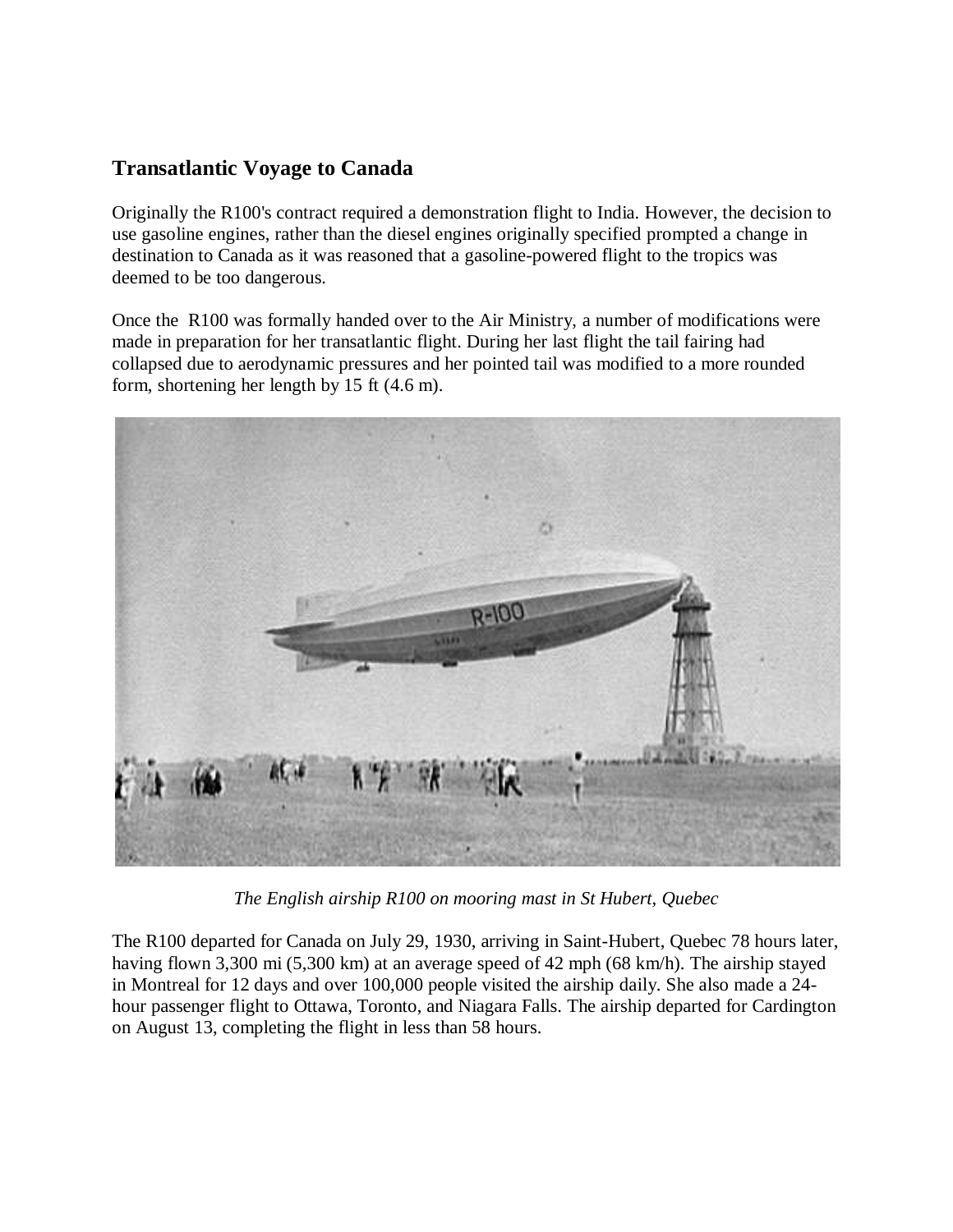

*The R100 over Jacques Cartier Bridge Montreal - August 1930 Photo: Bibliothèque et Archives Nationales du Québec*



*The* R100 *over Toronto's skyline, as seen from the harbor.*